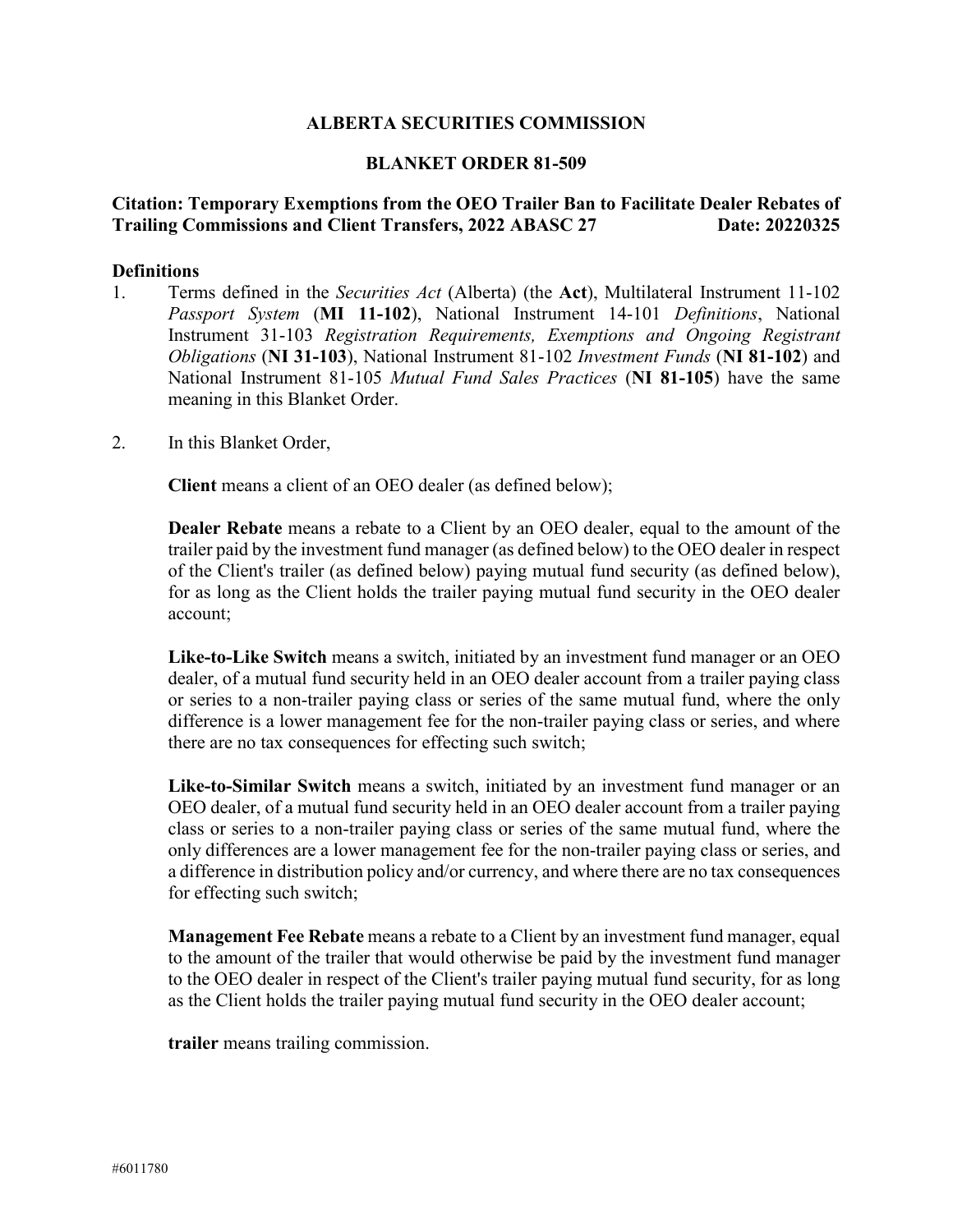## **Background**

#### *OEO Trailer Ban*

3. Effective June 1, 2022 (the **Effective Date**), pursuant to NI 81-105, members of the organization of a mutual fund (**investment fund managers** or **IFMs**) will be prohibited from knowingly paying trailers to participating dealers that are not required to make a suitability determination such as investment dealers offering order execution only accounts (**OEO dealers**) in connection with a Client's purchase and ongoing ownership of a prospectus-qualified mutual fund security (**mutual fund security**); OEO dealers will also be prohibited from soliciting or accepting the payment of trailers from IFMs (together, the **OEO Trailer Ban**).

## *Current Mutual Fund Holdings with Trailers in OEO Dealer Accounts*

- 4. Prior to the Effective Date, there will be mutual fund securities held in OEO dealer accounts for which trailers are paid (**Current Holdings**). To comply with the OEO Trailer Ban as of the Effective Date, IFMs and OEO dealers have determined the approach set out in paragraphs 5 to 15 will be used to process Current Holdings.
- 5. IFMs and OEO dealers have processed, or will process Current Holdings as follows:
	- (a) certain IFMs have effected, or will effect, Like-to-Like Switches or, where no Liketo-Like Switch is available, have effected, or will effect Like-to-Similar Switches, without instruction from the Client or the OEO dealer,
	- (b) certain OEO dealers have effected, or will effect, certain Like-to-Like Switches or, where no Like-to-Like Switch is available, have effected, or will effect certain Like-to-Similar Switches, without instruction from the Client,
	- (c) certain Clients may continue to hold trailer paying mutual fund securities in an OEO dealer account on and after the Effective Date, and the relevant IFM may provide a Management Fee Rebate, and
	- (d) where a Like-to-Like Switch or a Like-to-Similar Switch is not available or not effected by the Effective Date, and a Management Fee Rebate is not used, a Client may continue to hold the trailer paying mutual fund securities in an OEO dealer account on and after the Effective Date, and the OEO dealer will provide a Dealer Rebate.
- 6. Where a Like-to-Like Switch or a Like-to-Similar Switch is effected,
	- (a) certain IFMs may change the trading instructions for any IFM-established systematic plan from the trailer paying class or series to the non-trailer paying class or series of the same mutual fund used for the switch, without instruction from the Client or the OEO dealer,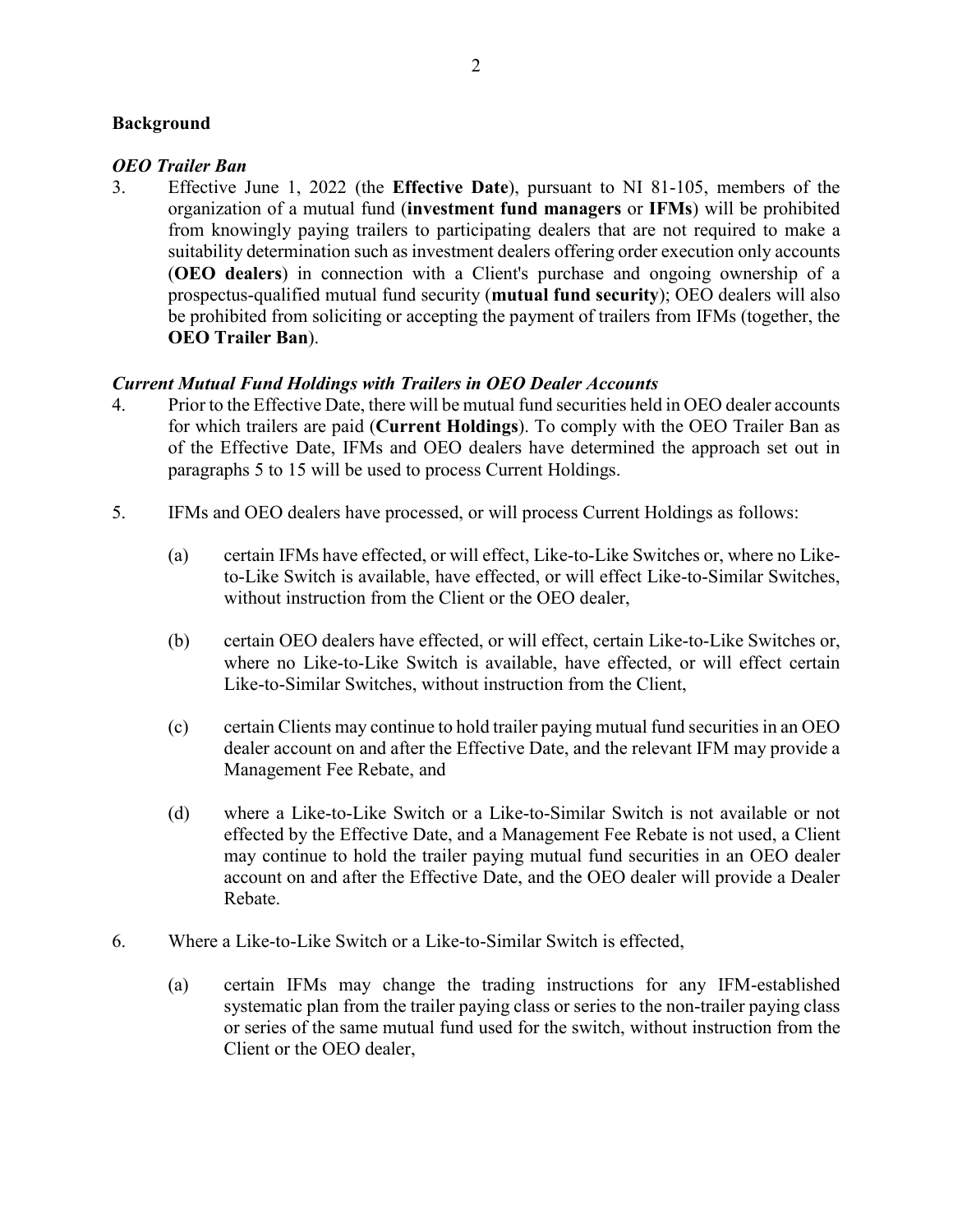- (b) certain OEO dealers may change the trading instructions for any dealer-established systematic plan from the trailer paying class or series to the non-trailer paying class or series of the same mutual fund used for the switch, without instruction from the Client,
- (c) certain IFMs may seek Client instruction to change the trading instructions for any IFM-established systematic plan from the trailer paying class or series to the nontrailer paying class or series of the same mutual fund used for the switch, and
- (d) certain OEO dealers may seek Client instruction to change the trading instructions for any dealer-established systematic plan from the trailer paying class or series to the non-trailer paying class or series of the same mutual fund used for the switch.
- 7. Where Client instruction is sought further to paragraphs 6(c) and (d), and no Client instruction is received prior to the Effective Date, the systematic plans will terminate as of the Effective Date.
- 8. For Client-initiated transfers of trailer paying mutual fund securities to OEO dealer accounts made shortly before the Effective Date where a Like-to-Like Switch or a Like-to-Similar Switch might be available but it is not operationally reasonable to effect a switch (**Pending Switches**), Clients may be provided with a Management Fee Rebate from the IFM, if it can be used, failing which, the OEO dealer will provide a Dealer Rebate until the FundServ Date (as defined below) or such earlier date on which Like-to-Like Switches and Like-to-Similar Switches can be effected manually by the OEO dealer.
- 9. IFMs will waive any redemption fees for Current Holdings purchased under the deferred sales charge option (**DSC redemption fees**) that are triggered by the Like-to-Like Switches or the Like-to-Similar Switches.
- 10. If a Client closed his/her account prior to the payment of a Dealer Rebate in connection with Current Holdings and the OEO dealer cannot locate the Client, then the OEO dealer will donate such Dealer Rebate to a registered charity within 12 months of receipt of the trailer by the OEO dealer, where permitted by applicable laws.
- 11. For Current Holdings, OEO dealers and IFMs will not charge any fees to Clients in connection with Like-to-Like Switches, Like-to-Similar Switches, Management Fee Rebates or Dealer Rebates initiated by an OEO dealer or an IFM, as applicable.
- 12. As long as Dealer Rebates are permitted or any Like-to-Like Switches, Like-to-Similar Switches, or Management Fee Rebates remain in effect for Current Holdings, no Client will be redeemed by an IFM or OEO dealer from a mutual fund nor be subject to a DSC redemption fee as a result of the Like-to-Like Switches and Like-to-Similar Switches, in order for the IFMs and OEO dealers to comply with the OEO Trailer Ban.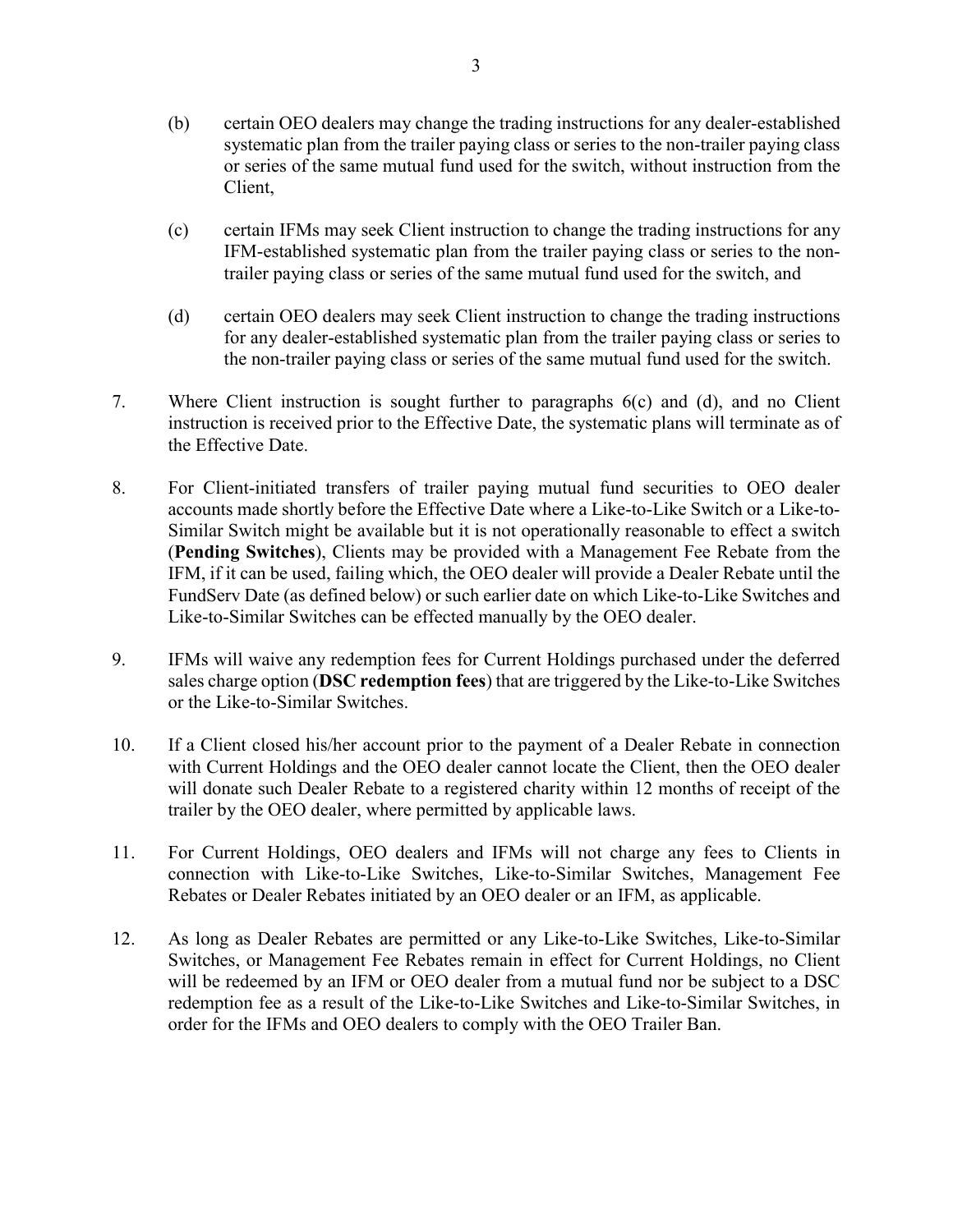- 13. Except as set out in paragraph 14, a Like-to-Like Switch and a Like-to-Similar Switch will be reflected in the Client's next account statement and the Client will receive a trade confirmation promptly following any Like-to-Like Switch or Like-to-Similar Switch.
- 14. Where it is not operationally reasonable to provide the trade confirmation as set out in paragraph 13, the OEO dealer will appear before IIROC's Board of Directors at its next board meeting to explain the circumstances, and will reflect any Like-to-Like Switch or Like-to-Similar Switch in the Client's next account statement and, as soon as practicable and no later than 30 days following any Like-to-Like Switch or Like-to-Similar Switch, the OEO dealer will deliver a personalized communication to the Client with key information that would be provided in a trade confirmation, including the date, the quantity and description of the mutual fund securities switched and the net asset value of the mutual fund securities switched.
- 15. OEO dealers will provide Clients with Current Holdings with the following written information, either before or as soon as practicable after the implementation of the scenarios described in paragraph 5:
	- (a) the scenarios described in paragraph 5 and an explanation of how the actions may impact the Client;
	- (b) an explanation that the actions described in (a) above are due to the OEO Trailer Ban, which takes effect on the Effective Date;
	- (c) a brief explanation that the OEO Trailer Ban means that trailer paying mutual fund securities should no longer be held in OEO dealer accounts;
	- (d) where no Like-to-Like Switch or Like-to-Similar Switch is effected and no Management Fee Rebate is used, an explanation that the OEO dealer will provide a Dealer Rebate;
	- (e) an explanation that a Like-to-Like to Switch and a Like-to-Similar Switch will be reflected in the Client's next account statement and that
		- (i) the Client will receive a trade confirmation promptly following any Liketo-Like Switch or Like-to-Similar Switch, or
		- (ii) as soon as practicable and no later than 30 days following any Like-to-Like Switch or Like-to-Similar Switch, the OEO dealer will deliver a personalized communication to the Client with key information that would be provided in a trade confirmation, including the date, the quantity and description of the mutual fund securities switched and the net asset value of the mutual fund securities switched;
	- (f) an explanation that the trade confirmation or post-switch communication referred to in (e), and/or account statement and/or transaction history will help the Client to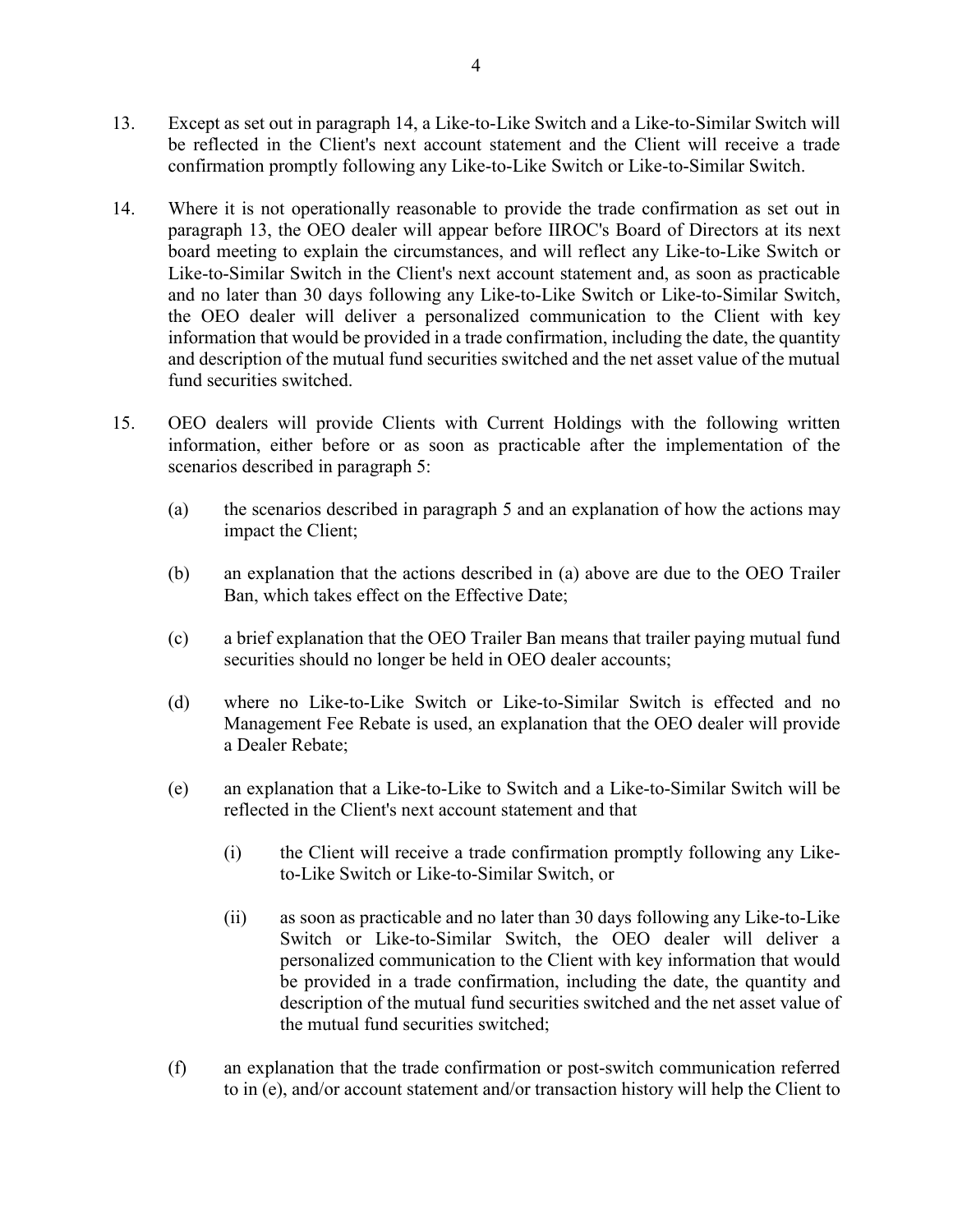determine what class or series of the non-trailer paying mutual fund is held by the Client after the Like-to-Like Switch or Like-to-Similar Switch;

- (g) how to obtain further information about their mutual fund securities, including how to obtain a copy of the fund facts document (**Fund Facts**) for the relevant class or series held by the Client after a Like-to-Like Switch or a Like-to-Similar Switch, and that the Fund Facts will not be delivered unless requested;
- (h) a statement about the Dealer Rebate, how the Dealer Rebate is calculated, the frequency of payment of the Dealer Rebate, and that the Client's account statement will identify any Dealer Rebate payment the Client may receive; and
- (i) OEO dealer contact information for the Client to obtain further information.

# *Transfers of Mutual Fund Holdings with Trailers to OEO Dealer Accounts*

- 16. On or after the Effective Date, there will be Client-initiated transfers of trailer paying mutual fund securities to OEO dealers (**Client Transfers**). To comply with the OEO Trailer Ban, IFMs and OEO dealers have determined the approach set out in paragraphs 18 to 27 will be used to process Client Transfers.
- 17. Fundserv is the industry network for trading and settlement of mutual funds. It is expected that Fundserv will update its standards to enable IFMs to provide the fund code destination, which will allow OEO dealers to effect the Like-to-Like Switches and Like-to-Similar Switches of Client Transfers by June 30, 2023 (**Fundserv Date**).
- 18. OEO dealers will process Client Transfers made on or after the Effective Date and prior to the Fundserv Date as follows:
	- (a) if the OEO dealer cannot manually effect Like-to-Like Switches and Like-to-Similar Switches,
		- (i) where an IFM has identified that a Management Fee Rebate can be used, the IFM will provide a Management Fee Rebate to the Client, and
		- (ii) where a Management Fee Rebate is not used, the OEO dealer will provide a Dealer Rebate to the Client; and
	- (b) if the OEO dealer can manually effect Like-to-Like Switches and Like-to-Similar Switches,
		- (i) an IFM will identify whether a Like-to-Like Switch is available, or if no Like-to-Like Switch is available, whether a Like-to-Similar Switch is available, or whether a Management Fee Rebate can be used,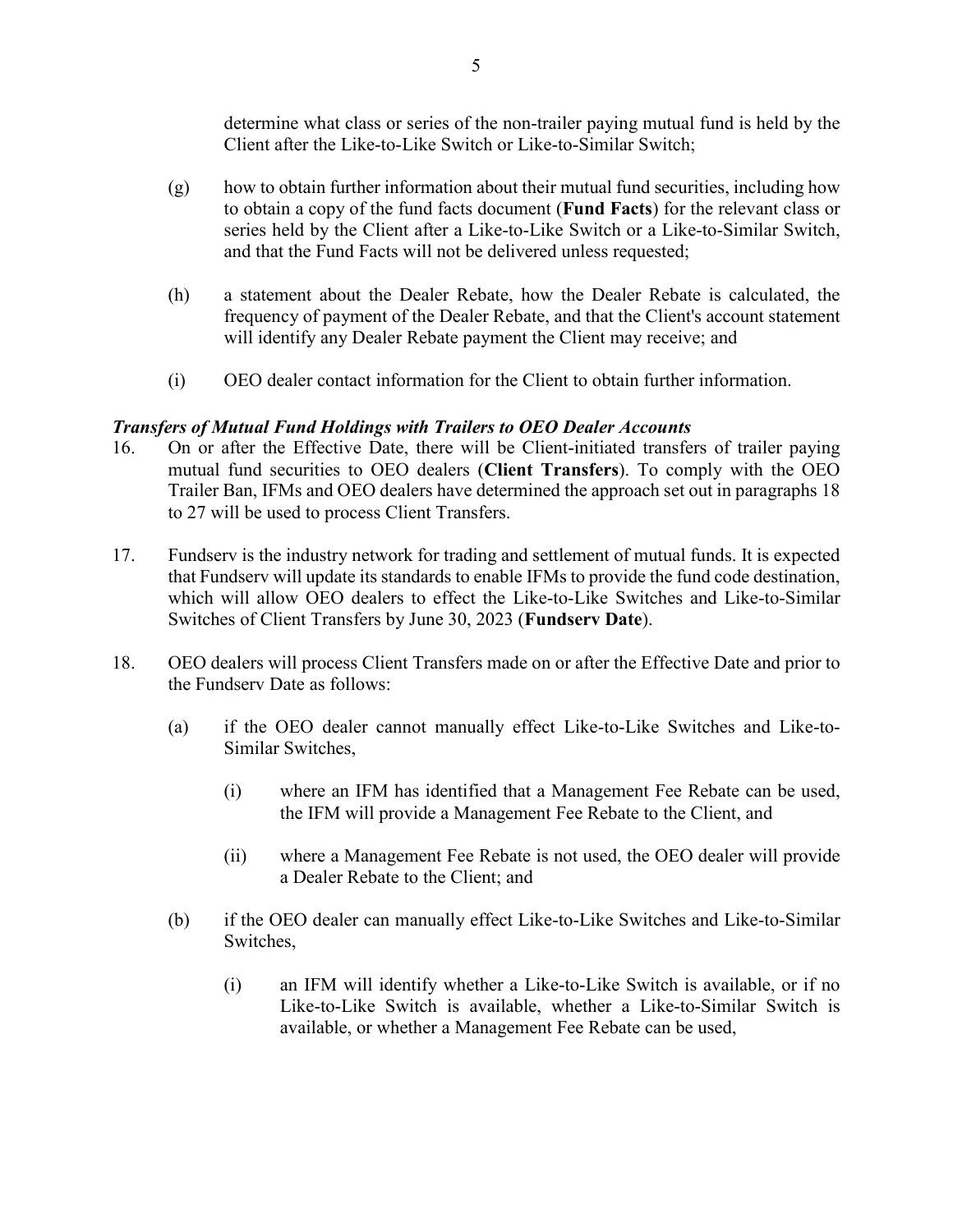- (ii) where a Like-to-Like Switch or a Like-to-Similar Switch is identified by an IFM, the OEO dealer will effect the Like-to-Like Switch or Like-to-Similar Switch, as applicable,
- (iii) where an IFM has identified that a Management Fee Rebate can be used, the IFM will provide a Management Fee Rebate, and
- (iv) where no Like-to-Like Switch or Like-to-Similar Switch is available and no Management Fee Rebate is used, or where a Like-to-Like Switch or a Liketo-Similar Switch might be available but the trailer paying mutual fund securities may remain subject to a DSC redemption fee, the OEO dealer will provide a Dealer Rebate.
- 19. For all Client Transfers made on or after the Effective Date and prior to the Fundserv Date, as well as for all Pending Switches, OEO Dealers will effect Like-to-Like Switches and Like-to-Similar Switches, where identified by the IFM, within 45 days after the Fundserv Date or after such earlier date on which OEO dealer can manually effect Like-to-Like Switches and Like-to-Similar Switches.
- 20. IFMs and OEO dealers will process Client Transfers made on or after the Fundserv Date as follows:
	- (a) an IFM will identify whether a Like-to-Like Switch is available, or if no Like-to-Like Switch is available, whether a Like-to-Similar Switch is available, or whether a Management Fee Rebate can be used;
	- (b) where a Like-to-Like Switch or a Like-to-Similar Switch is identified by an IFM, the OEO dealer will effect the Like-to-Like Switch or Like-to-Similar Switch, as applicable;
	- (c) where an IFM has identified that a Management Fee Rebate can be used, the IFM will provide a Management Fee Rebate; and
	- (d) where no Like-to-Like Switch or Like-to-Similar Switch is available and no Management Fee Rebate is used, or where a Like-to-Like Switch or a Like-to-Similar Switch might be available but the trailer paying mutual fund securities may remain subject to a DSC redemption fee, the OEO dealer will provide a Dealer Rebate.
- 21. On or after the Effective Date, to implement Client Transfers, which transfers are largely a manual process, OEO dealers and IFMs will require a period of up to 45 days (the **Grace Period**), during which the OEO Trailer Ban does not apply, in order for the OEO dealer to determine whether the IFM has identified that a Like-to-Like Switch or a Like-to-Similar Switch is available or a Management Fee Rebate can be used. During the Grace Period, if no Management Fee Rebate is used, then the OEO dealer will implement any Like-to-Like Switch or Like-to-Similar Switch identified by the IFM, after the Fundserv Date, or after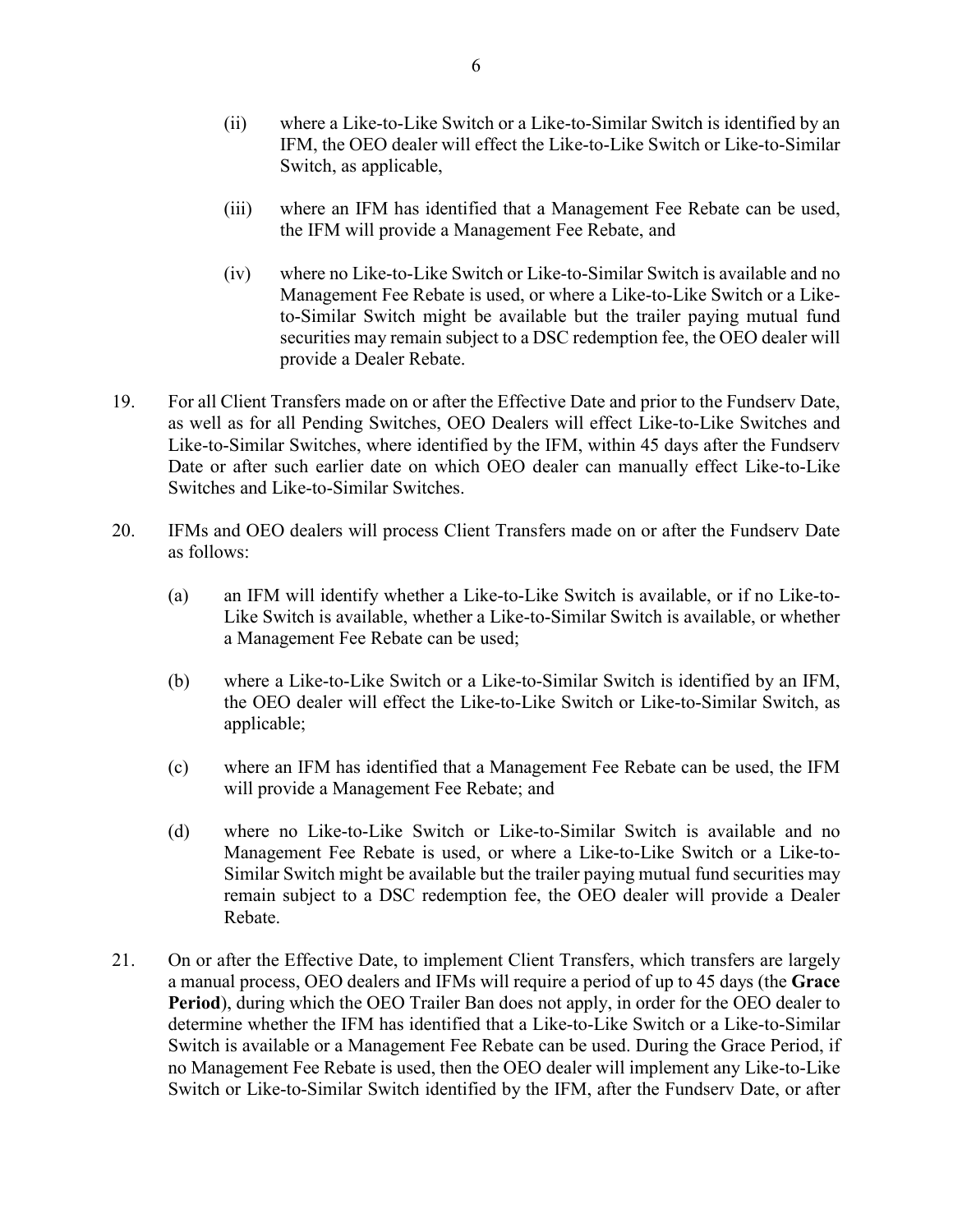such earlier date on which Like-to-Like Switches and Like-to-Similar Switches can be effected manually by the OEO dealer, or failing which, provide a Dealer Rebate.

- 22. During the Grace Period, a Like-to-Like Switch or a Like-to-Similar Switch will generally be effected by OEO dealers within 15 days of the date of the Client Transfer, following which, within the remaining 30 days of the Grace Period, the OEO dealer will assess whether the Like-to-Like Switch and Like-to-Similar Switch has been properly processed, failing which the OEO dealer will take action to ensure the relevant switch is properly processed.
- 23. Any trailers paid by IFMs in respect of the Client Transfers and accepted by OEO dealers during the Grace Period will be rebated to the Client by way of a Dealer Rebate.
- 24. If a Client closed his/her account prior to the payment of a Dealer Rebate in connection with a Client Transfer and the OEO dealer cannot locate the Client, then the OEO dealer will donate such Dealer Rebate to a registered charity within 12 months of receipt of the trailer by the OEO dealer, where permitted by applicable laws.
- 25. For Client Transfers, OEO dealers and IFMs will not charge any fees to Clients in connection with Like-to-Like Switches, Like-to-Similar Switches, Management Fee Rebates or Dealer Rebates initiated by an OEO dealer or an IFM, as applicable.
- 26. As long as Dealer Rebates are permitted or any Like-to-Like Switches, Like-to-Similar Switches, or Management Fee Rebates remain in effect for Client Transfers, no Client will be redeemed by an IFM or OEO dealer from a mutual fund nor be subject to a DSC redemption fee as a result of the Like-to-Like Switches and Like-to-Similar Switches, in order for the IFMs and OEO dealers to comply with the OEO Trailer Ban.
- 27. On and after the Effective Date, Clients making Client Transfers will be provided with the following communications from OEO dealers:
	- (a) as part of the Client onboarding process for new accounts and/or on the form for Client Transfers, written notice of
		- (i) the scenarios described in paragraphs 18 or 20, as applicable, and an explanation of how the proposed actions may impact the Client,
		- (ii) an explanation that the proposed actions described in  $(a)(i)$  above are due to the OEO Trailer Ban, which took effect on the Effective Date,
		- (iii) a brief explanation that the OEO Trailer Ban means that trailer paying mutual fund securities should not be transferred to OEO dealer accounts,
		- (iv) where no Like-to-Like Switch or Like-to-Similar Switch is available and no Management Fee Rebate is used, or where such a Like-to-Like Switch or a Like-to-Similar Switch might be available but the trailer paying mutual fund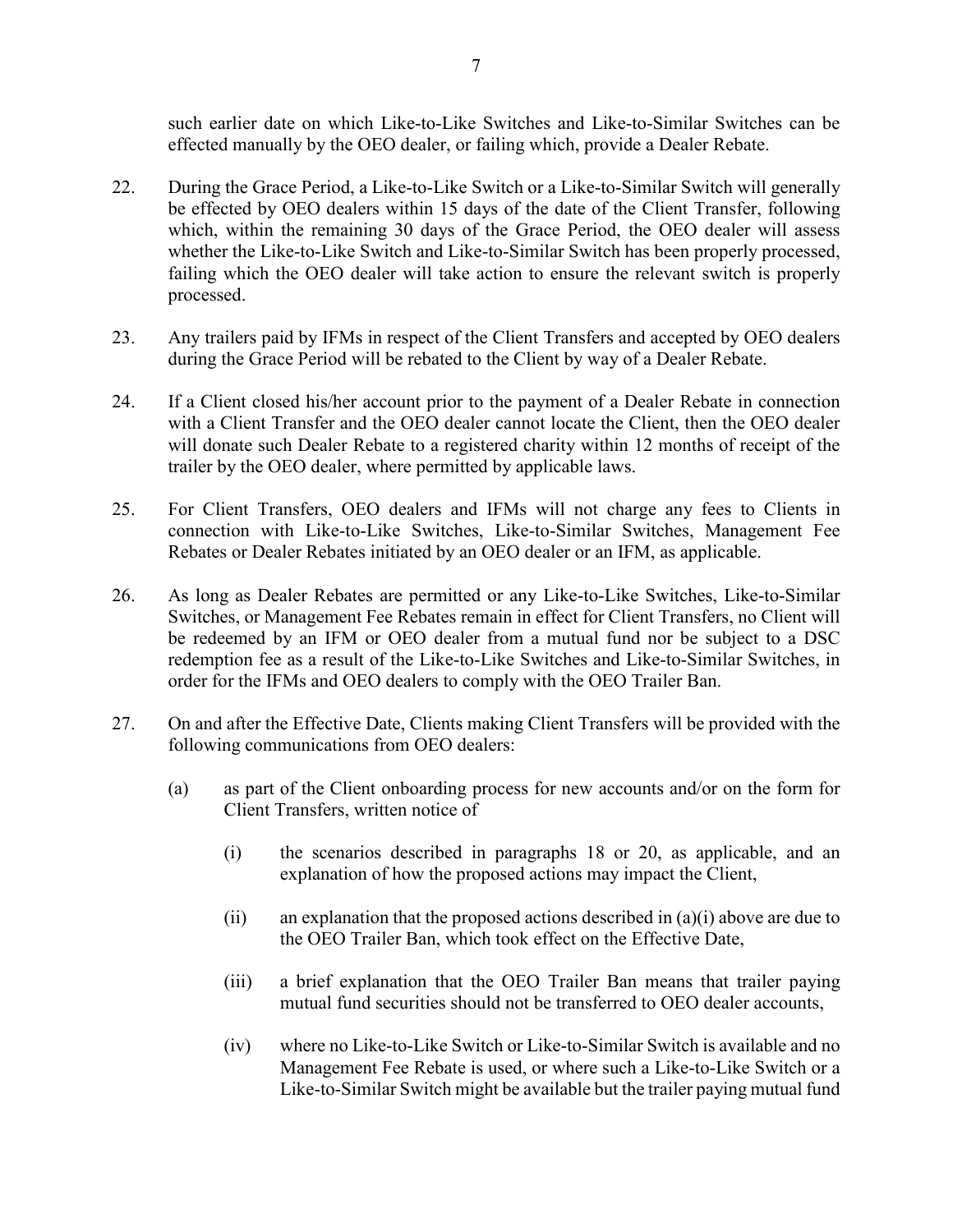securities remain subject to a DSC redemption fee, the OEO dealer will provide a Dealer Rebate,

- (v) a Like-to-Like Switch and a Like-to-Similar Switch will be reflected in the Client's next account statement and the Client will receive a trade confirmation promptly following any Like-to-Like Switch or Like-to-Similar Switch,
- (vi) their trade confirmation and/or account statement and/or transaction history will help the Client to determine what class or series of the non-trailer paying mutual fund is held by the Client after the Like-to-Like Switch or Like-to-Similar Switch, and any Dealer Rebate,
- (vii) how to obtain further information about their mutual fund securities, including how to obtain a copy of the Fund Facts for the relevant class or series held by the Client after a Like-to-Like Switch or a Like-to-Similar Switch, and that the Fund Facts will not be delivered unless requested,
- (viii) a statement about the Dealer Rebate, how the Dealer Rebate is calculated, the frequency of payment of the Dealer Rebate, and that the Client's account statement will identify any Dealer Rebate payment the Client received,
- (ix) Client Transfers that are subject to a Dealer Rebate will have access to information on the OEO dealer's website, and
- (x) OEO dealer contact and resource information for the Client to obtain further information; and
- (b) for Dealer Rebates, OEO dealers will make available to Clients on their website the following information:
	- (i) a Like-to-Like Switch and a Like-to-Similar Switch are not available and a Management Fee Rebate will not be used so the Client Transfer is subject to a Dealer Rebate;
	- (ii) a statement about the Dealer Rebate, how the Dealer Rebate is calculated, the frequency of payment of the Dealer Rebate, and that the Client's account statement will identify any Dealer Rebate payment the Client received; and
	- (iii) OEO dealer contact information for the Client to obtain further information.

## **Order**

28. Considering that it would not be prejudicial to the public interest, the Alberta Securities Commission (the **Commission**) orders that IFMs and OEO dealers are exempt from the OEO Trailer Ban,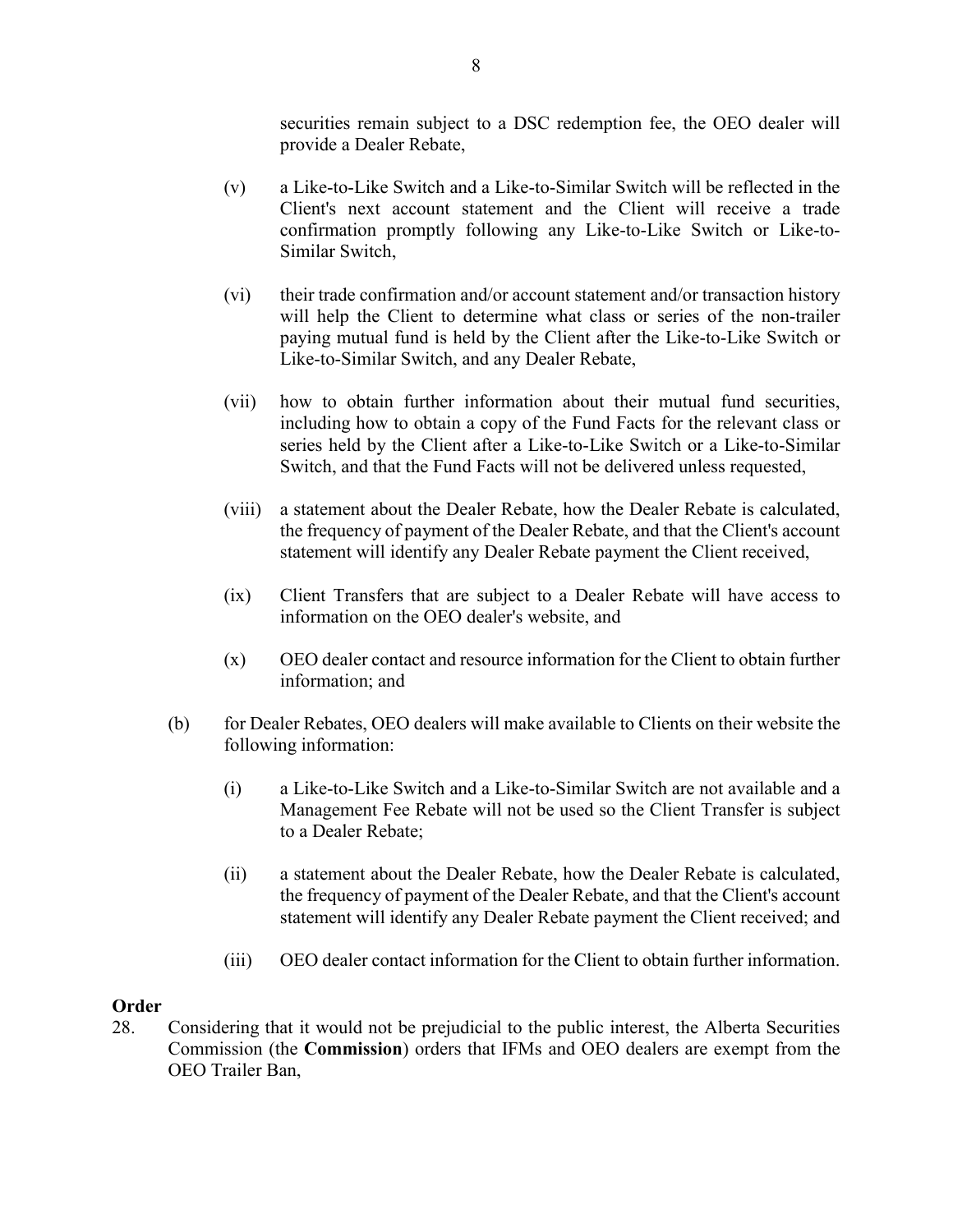- (a) subject to the terms and conditions in paragraphs 29 to 32 and 38 to 41 of this Blanket Order, for the purpose of facilitating a Dealer Rebate for Current Holdings and for Pending Switches where Like-to-Like Switches and Like-to-Similar Switches are not effected and Management Fee Rebates are not used, and
- (b) subject to the terms and conditions in paragraphs 33 to 41 of this Blanket Order, for Client Transfers on or after the Effective Date, where Like-to-Like Switches and Like-to-Similar Switches are not effected and Management Fee Rebates are not used,
	- (i) for the purpose of facilitating a Dealer Rebate, or
	- (ii) for a Grace Period during which a Dealer Rebate is provided.

## **Terms and Conditions**

## *Current Holdings*

- 29. No IFM or OEO dealer may rely on this Blanket Order to facilitate Dealer Rebates for Current Holdings unless a Like-to-Like Switch or a Like-to-Similar Switch is not available or not effected by the Effective Date, and a Management Fee Rebate is also not used, and no IFM or OEO dealer may rely on this order to facilitate Dealer Rebates for Pending Switches, unless it is not operationally reasonable to effect a Like-to-Like Switch, a Liketo-Similar Switch, or a Management Fee Rebate, even if available.
- 30. Any IFM or OEO dealer relying on this Blanket Order to facilitate Dealer Rebates for Current Holdings and Pending Switches must not redeem a Client or subject a Client to a DSC redemption fee as a result of the Like-to-Like Switches and Like-to-Similar Switches, in order for the IFMs and OEO dealers to comply with the OEO Trailer Ban.
- 31. Any OEO dealer relying on this Blanket Order for the purpose of facilitating Dealer Rebates for Current Holdings and Pending Switches must
	- (a) not charge any fees to Clients in connection with Like-to-Like Switches, Like-to-Similar Switches, or Dealer Rebates initiated by an OEO dealer, as applicable,
	- (b) no later than the Effective Date, provide notification through a completed survey, to be hosted on Fundserv, advising that the OEO dealer has the operational and technological capacity to process Dealer Rebates or will implement such a process within 4 months from the Effective Date,
	- (c) pay a Dealer Rebate to its impacted Clients equal to the amount of the trailer received from the IFM on at least a quarterly basis, and any OEO dealer who does not have the operational or technological capacity to process Dealer Rebates prior to the Effective Date must implement such process within 4 months from the Effective Date and, in such case, must retroactively pay Dealer Rebates, within 7 months from the Effective Date,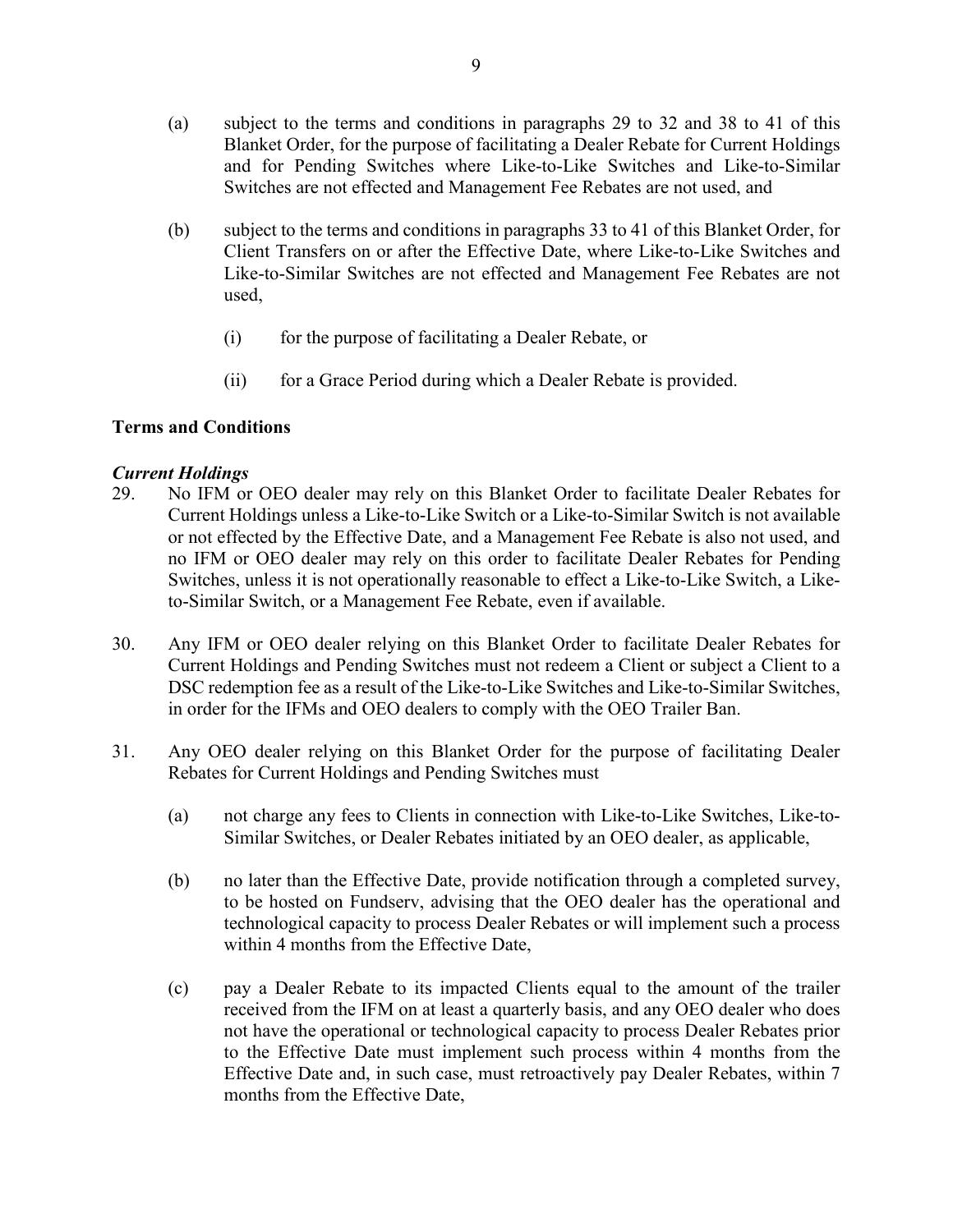- (d) prior to facilitating each Dealer Rebate for Current Holdings, confirm that no Liketo-Like Switch or Like-to-Similar Switch is available, and that a Management Fee Rebate is also not used,
- (e) prior to facilitating each Dealer Rebate for Pending Switches, confirm that it is not operationally reasonable to effect a Like-to-Like Switch or Like-to-Similar Switch or a Management Fee Rebate, even if available,
- (f) if the OEO dealer is unable to locate a Client for whom the Dealer Rebate is intended to be paid because the Client has closed his/her account with the OEO dealer prior to payment of the Dealer Rebate, donate such Dealer Rebate to a registered charity within 12 months of receipt of the trailer by the OEO dealer, where permitted by applicable law,
- (g) where (f) above applies, keep a record of the amount and dates of donations to a registered charity in respect of such Current Holdings and Pending Switches, and, the name and charity registration number of each registered charity that received such donations,
- (h) keep a record of the actions taken relating to each Current Holding and Pending Switch, and
- (i) provide a statistical summary of the following items in Excel, and in the form set out in Annex A to the Director of the Investment Funds and Structured Products Branch of the Ontario Securities Commission (the **Branch Director**) by email at [IFSPDirector@osc.gov.on.ca](mailto:IFSPDirector@osc.gov.on.ca) (the **Email**) by August 1, 2022:
	- (i) the number of Client accounts with Current Holdings where a Like-to-Like Switch or a Like-to-Similar Switch was effected;
	- (ii) the aggregate amount of Current Holdings in Client accounts where a Liketo-Like Switch or a Like-to-Similar Switch was effected;
	- (iii) the number of Client accounts with Current Holdings and Pending Switches where a Dealer Rebate was provided;
	- (iv) the aggregate amount of Current Holdings and Pending Switches in Client accounts where a Dealer Rebate was provided; and
	- (v) the aggregate amount of Dealer Rebates provided for Current Holdings and Pending Switches.
- 32. Any IFM relying on this Blanket Order for the purpose of paying trailers to OEO dealers for Dealer Rebates for Current Holdings and Pending Switches must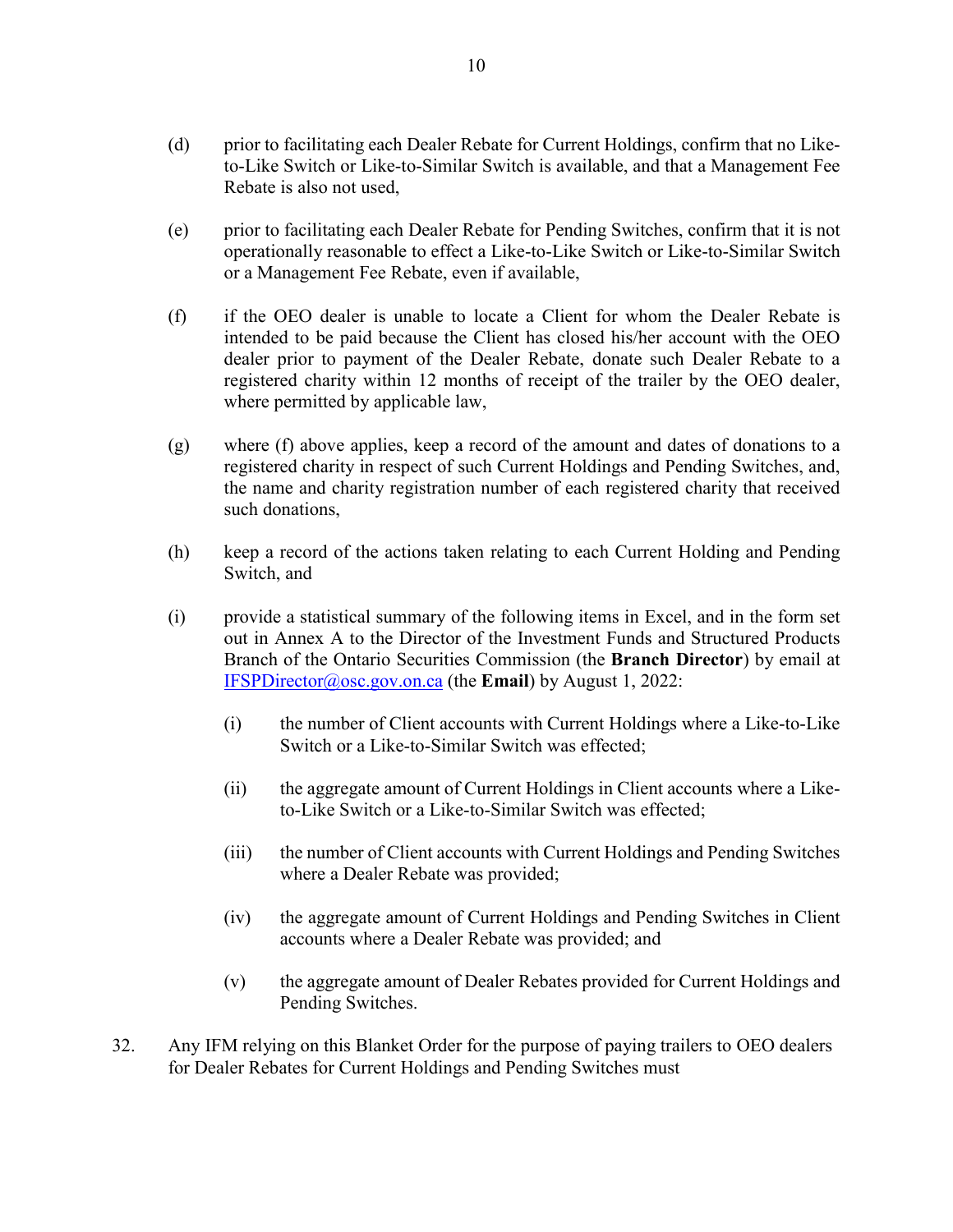- (a) not charge any fees to Clients in connection with Like-to-Like Switches, Like-to-Similar Switches, or Management Fee Rebates initiated by an IFM, as applicable,
- (b) waive any DSC redemption fees for Current Holdings that are triggered by the Like-to-Like Switches or the Like-to-Similar Switches,
- (c) confirm through Fundserv that the OEO dealers have sent a notification through Fundserv, as described in paragraph 31(b) or, where such notification is not available for a particular OEO dealer, confirm with that OEO dealer that it has the operational and technological capacity to process Dealer Rebates or will implement such a process within 4 months from the Effective Date,
- (d) keep a record of each OEO dealer for which Dealer Rebates are expected to be paid,
- (e) keep a record of the actions taken relating to Current Holdings and Pending Switches, and
- (f) provide a statistical summary of the following items in Excel, and in the form set out in Annex B to the Branch Director via the Email by August 1, 2022:
	- (i) the number of Client accounts with Current Holdings where a Like-to-Like Switch was effected;
	- (ii) the aggregate amount of Current Holdings in Client accounts where a Liketo-Like Switch was effected;
	- (iii) the number of Client accounts with Current Holdings where a DSC redemption fee was waived in connection with a Like-to-Like Switch;
	- (iv) the aggregate amount of DSC redemption fees waived in connection with a Like-to-Like Switch;
	- (v) the number of Client accounts with Current Holdings where a Like-to-Similar Switch was effected;
	- (vi) the aggregate amount of Current Holdings in Client accounts where a Liketo-Similar Switch was effected;
	- (vii) the number of Client accounts with Current Holdings where a DSC redemption fee was waived in connection with a Like-to-Similar Switch;
	- (viii) the aggregate amount of DSC redemption fees waived in connection with a Like-to-Similar Switch;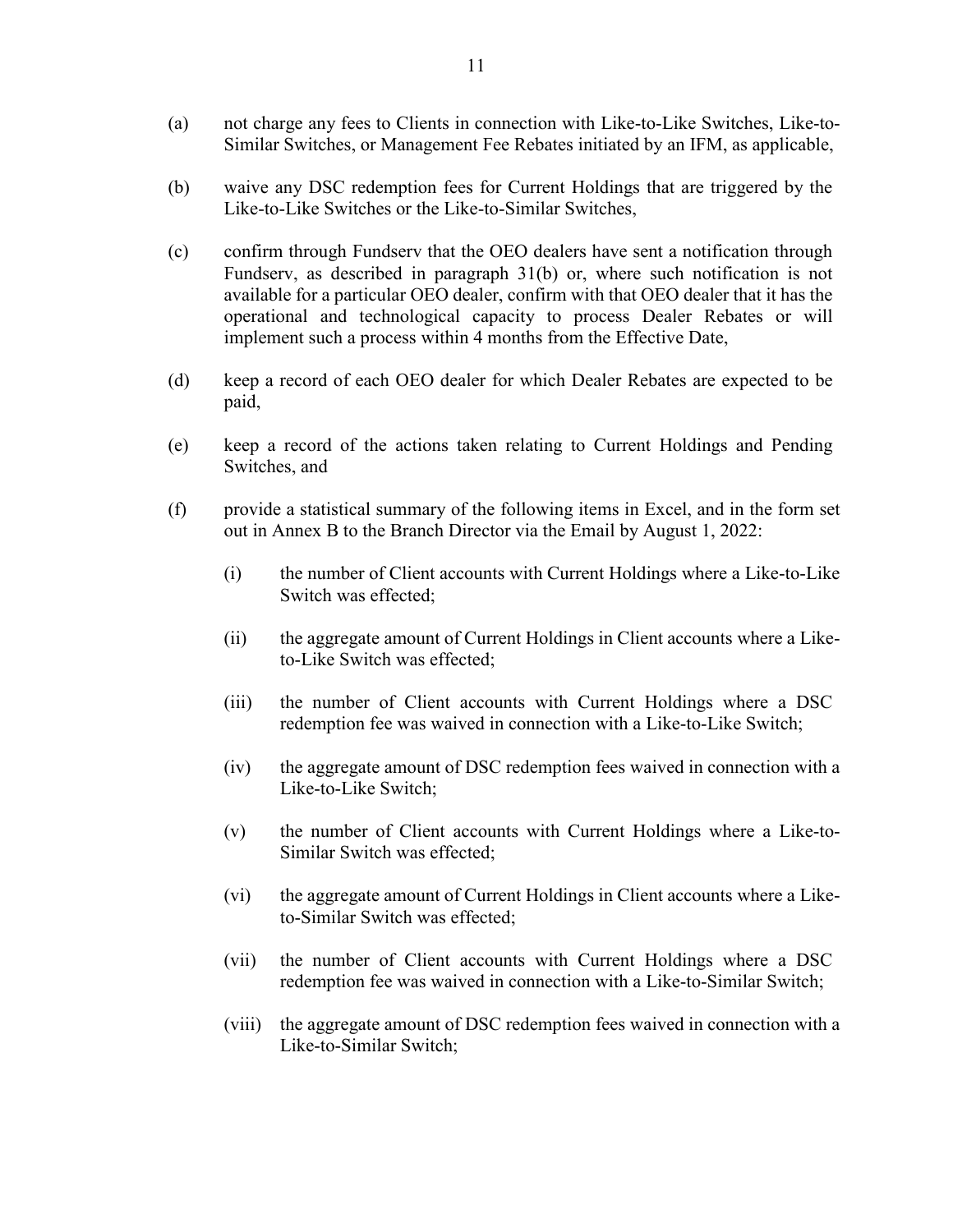- (ix) the number of Client accounts with Current Holdings and Pending Switches where a Management Fee Rebate was provided;
- (x) the aggregate amount of Current Holdings and Pending Switches in Client accounts where a Management Fee Rebate was provided; and
- (xi) the aggregate amount of Management Fee Rebates provided to Client accounts with Current Holdings and Pending Switches.

## *Client Transfers*

- 33. No IFM or OEO dealer may rely on this Blanket Order to facilitate Dealer Rebates for Client Transfers unless a Like-to-Like Switch or a Like-to-Similar Switch is not available, and a Management Fee Rebate is also not used.
- 34. Any IFM or OEO dealer relying on this Blanket Order to facilitate Dealer Rebates for Client Transfers must not redeem a Client or subject a Client to a DSC redemption fee as a result of the Like-to-Like Switches and Like-to-Similar Switches, in order to comply with the OEO Trailer Ban.
- 35. Any OEO dealer relying on this Blanket Order for the purpose of facilitating Dealer Rebates for Client Transfers must
	- (a) not charge any fees to Clients in connection with Like-to-Like Switches, Like-to-Similar Switches, or Dealer Rebates initiated by an OEO dealer, as applicable,
	- (b) no later than the Effective Date, provide notification through a completed survey, to be hosted on Fundserv, advising that the OEO dealer has the operational and technological capacity to process Dealer Rebates or will implement such a process within 4 months from the Effective Date,
	- (c) pay a Dealer Rebate to its impacted Clients equal to the amount of the trailer received from the IFM on at least a quarterly basis and any OEO dealer who does not have the operational or technological capacity to process Dealer Rebates prior to the Effective Date must implement such process within 4 months from the Effective Date and, in such case, must retroactively pay Dealer Rebates, within 7 months of the Effective Date,
	- (d) if the OEO dealer cannot manually effect Like-to-Like Switches and Like-to-Similar Switches, prior to facilitating each Dealer Rebate for Client Transfers on or after the Effective Date and before the Fundserv Date, confirm no Management Fee Rebate is used,
	- (e) if the OEO dealer can manually effect Like-to-Like Switches and Like-to-Similar Switches, prior to facilitating each Dealer Rebate for Client Transfers on or after the Effective Date and before the Fundserv Date, confirm no Like-to-Like Switch or Like-to-Similar Switch is available and no Management Fee Rebate is used,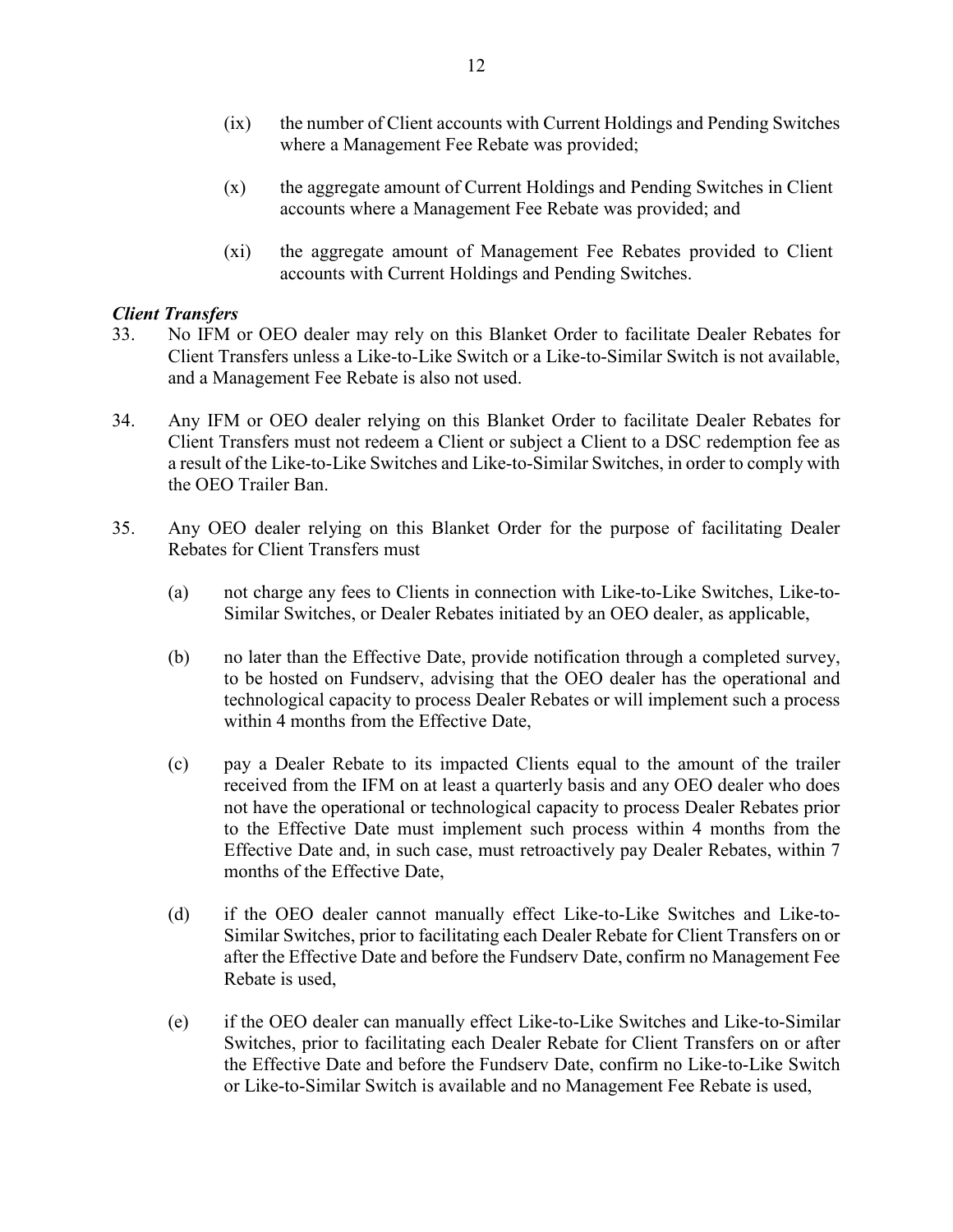- (f) prior to facilitating each Dealer Rebate for Client Transfers on or after the Fundserv Date, confirm no Like-to-Like Switch or Like-to-Similar Switch is available, and no Management Fee Rebate is used,
- (g) where Like-to-Like Switches or Like-to-Similar Switches are available, for all Client Transfers made on or after the Effective Date and prior to the Fundserv Date, and for Pending Switches, effect Like-to-Like Switches and Like-to-Similar Switches based on the fund code destination provided by the IFM in Fundserv within 45 days after the Fundserv Date,
- (h) where Like-to-Like Switches or Like-to-Similar Switches are available, for all Client Transfers made on or after the Fundserv Date, effect Like-to-Like Switches and Like-to-Similar Switches based on the fund code destination provided by the IFM in Fundserv within 45 days after the Client Transfer,
- (i) if the OEO dealer is unable to locate a Client for whom the Dealer Rebate is intended to be paid because the Client has closed his/her account with the OEO dealer prior to payment of the Dealer Rebate, donate such Dealer Rebate to a registered charity within 12 months of receipt of the trailer by the OEO dealer, where permitted by applicable law,
- (j) where (i) above applies, keep a record of the amount and dates of donations to a registered charity in respect of such Client Transfers, and, the name and charity registration number of each registered charity that received such donations,
- (k) keep a record of the Dealer Rebates provided for Client Transfers, and
- (l) provide a statistical summary of the following items for the period from June 1, 2022 to June 30, 2023 in Excel, and in the form set out in Annex C to the Branch Director via the Email by August 31, 2023:
	- (i) the number of Client accounts with Client Transfers where a Dealer Rebate was provided;
	- (ii) the aggregate amount of Client Transfers where a Dealer Rebate was provided; and
	- (iii) the aggregate amount of Dealer Rebates provided for Client Transfers.
- 36. Any IFM relying on this Blanket Order for the purpose of paying trailers to OEO dealers for Dealer Rebates for Client Transfers must
	- (a) not charge any fees to Clients in connection with Like-to-Like Switches, Like-to-Similar Switches, or Management Fee Rebates initiated by an IFM, as applicable,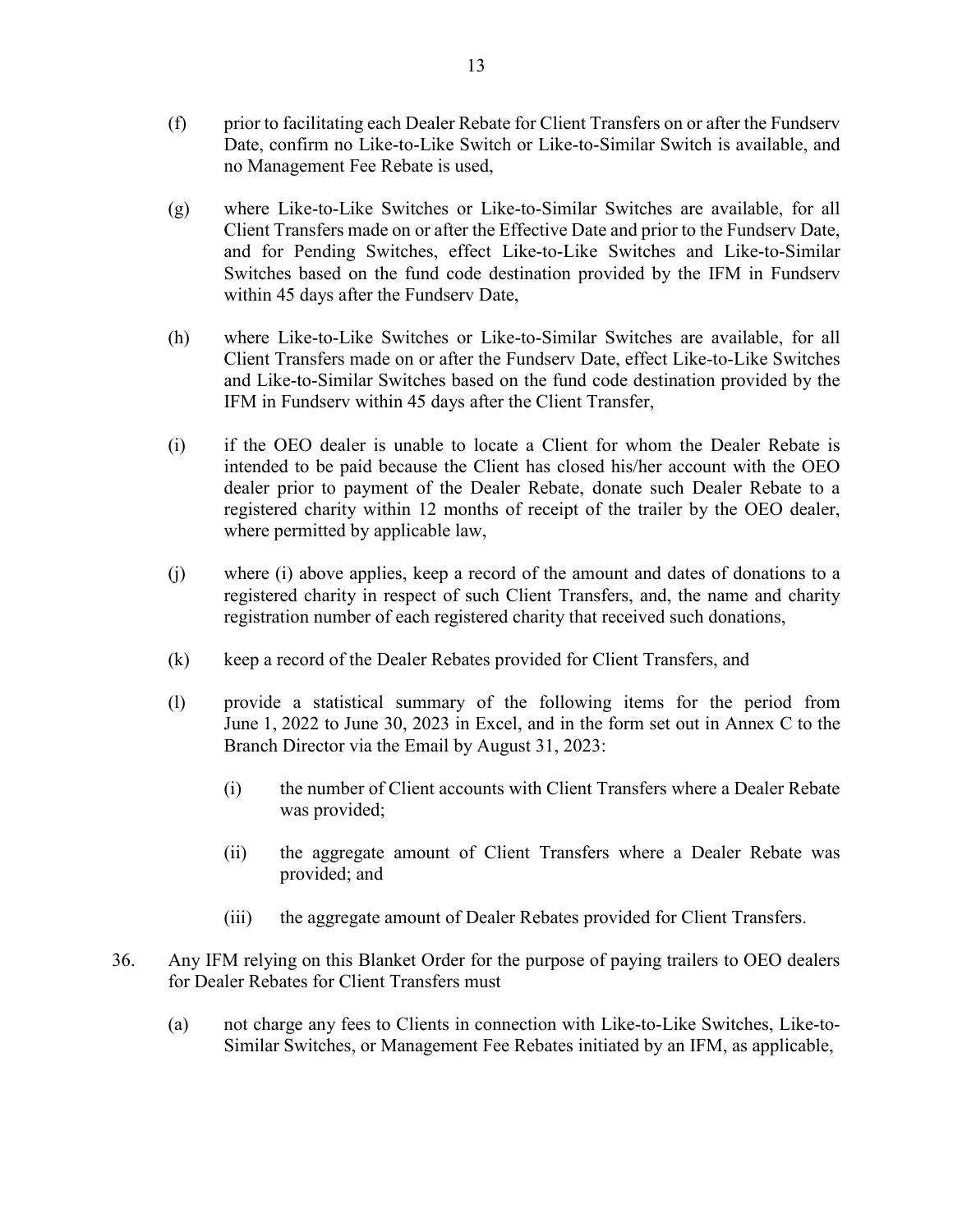- (b) confirm through Fundserv that the OEO dealers have sent a notification through Fundserv, as described in paragraph 35(b),
- (c) keep a record of each OEO dealer for which Dealer Rebates are expected to be paid,
- (d) keep a record of the actions taken relating to Client Transfers, and
- (e) provide a statistical summary of the following items for the period from June 1, 2022 to June 30, 2023 in Excel, and in the form set out in Annex D to the Branch Director via the Email by August 31, 2023:
	- (i) the number of Client accounts with Client Transfers where a Management Fee Rebate was provided;
	- (ii) the aggregate amount of Client Transfers where a Management Fee Rebate was provided; and
	- (iii) the aggregate amount of Management Fee Rebates provided for Client Transfers.
- 37. Any OEO dealer relying on this Blanket Order for the purpose of processing Client Transfers during the Grace Period must
	- (a) rebate to the Client, by way of Dealer Rebate, any trailers paid by IFMs in respect of the Client Transfers and accepted by OEO dealers during the Grace Period, and
	- (b) keep a record of the actions taken relating to Client Transfers.

#### *Records*

38. Any IFM or OEO dealer relying on an exemption in this Blanket Order must, upon request, provide any record required by the terms and conditions of the relevant exemption to the Branch Director via the Email.

## *Client Communications*

- 39. Any OEO dealer relying on an exemption in this Blanket Order must provide Clients with the communications described in paragraphs 15 and 27, as applicable.
- 40. Any IFM or OEO dealer relying on an exemption in this Blanket Order must have appropriate resources in place to address Clients' questions with respect to the implementation of the OEO Trailer Ban, including Like-to-Like Switches, Like-to-Similar Switches, Management Fee Rebates and Dealer Rebates for Current Holdings and Client Transfers.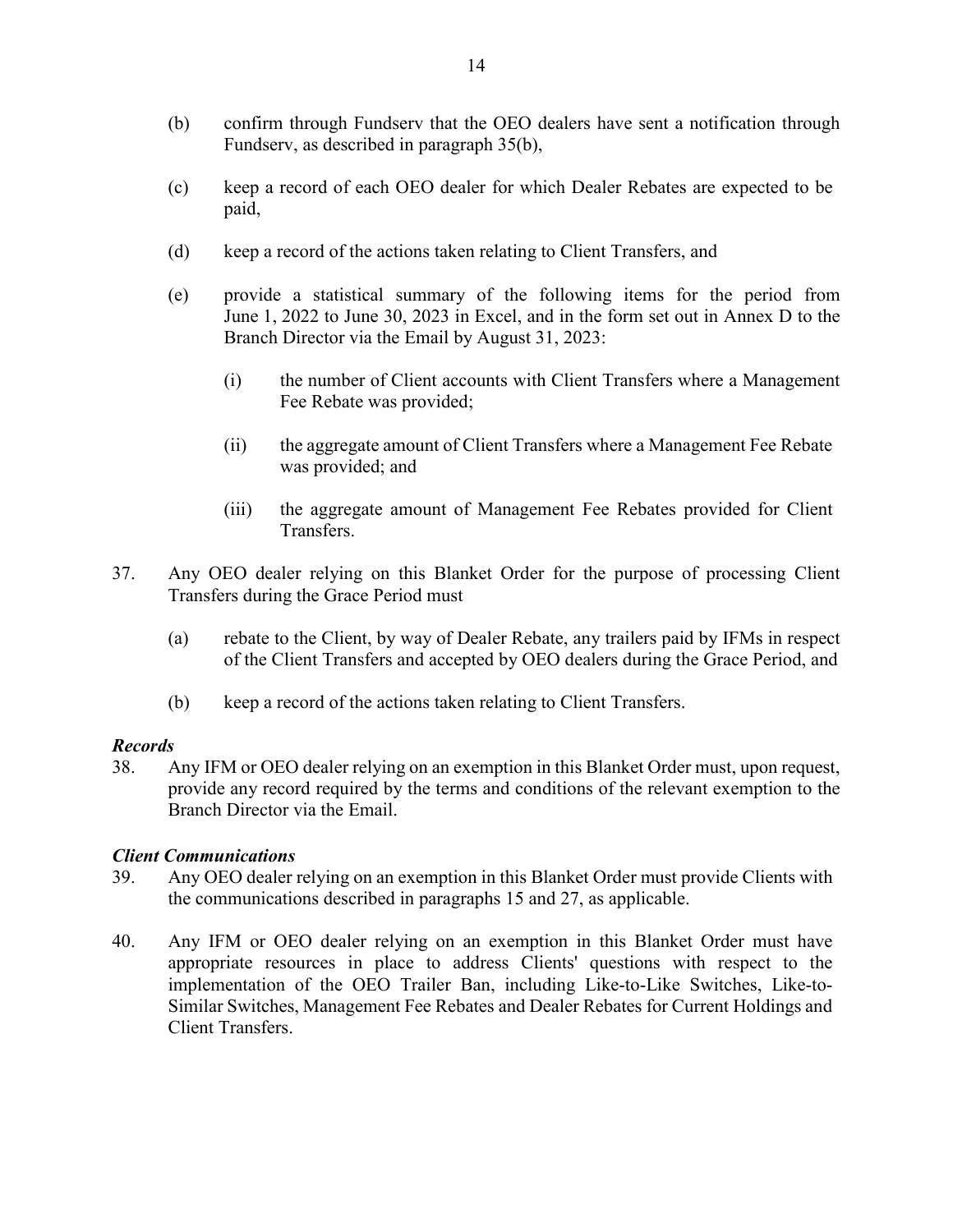#### *Notices*

- 41. Any IFM and any OEO dealer relying on this Blanket Order must, as soon as reasonably practicable and prior to relying on this order for the first time, notify the Branch Director via the Email stating their intention to rely on this order.
- 42. Reference made in a notice pursuant to paragraph 41 of this Blanket Order to an equivalent exemption granted by a securities regulatory authority or regulator in another jurisdiction of Canada that is the principal regulator of the IFM of the OEO dealer, as defined in MI 11-102, will be deemed to constitute a reference to the relevant exemption in this order.

# **Effective Date and Term**

43. This Blanket Order comes into effect on June 1, 2022.

# **For the Commission:**

*"original signed by" "original signed by"*

Stan Magidson Chair

Kari Horn Vice-Chair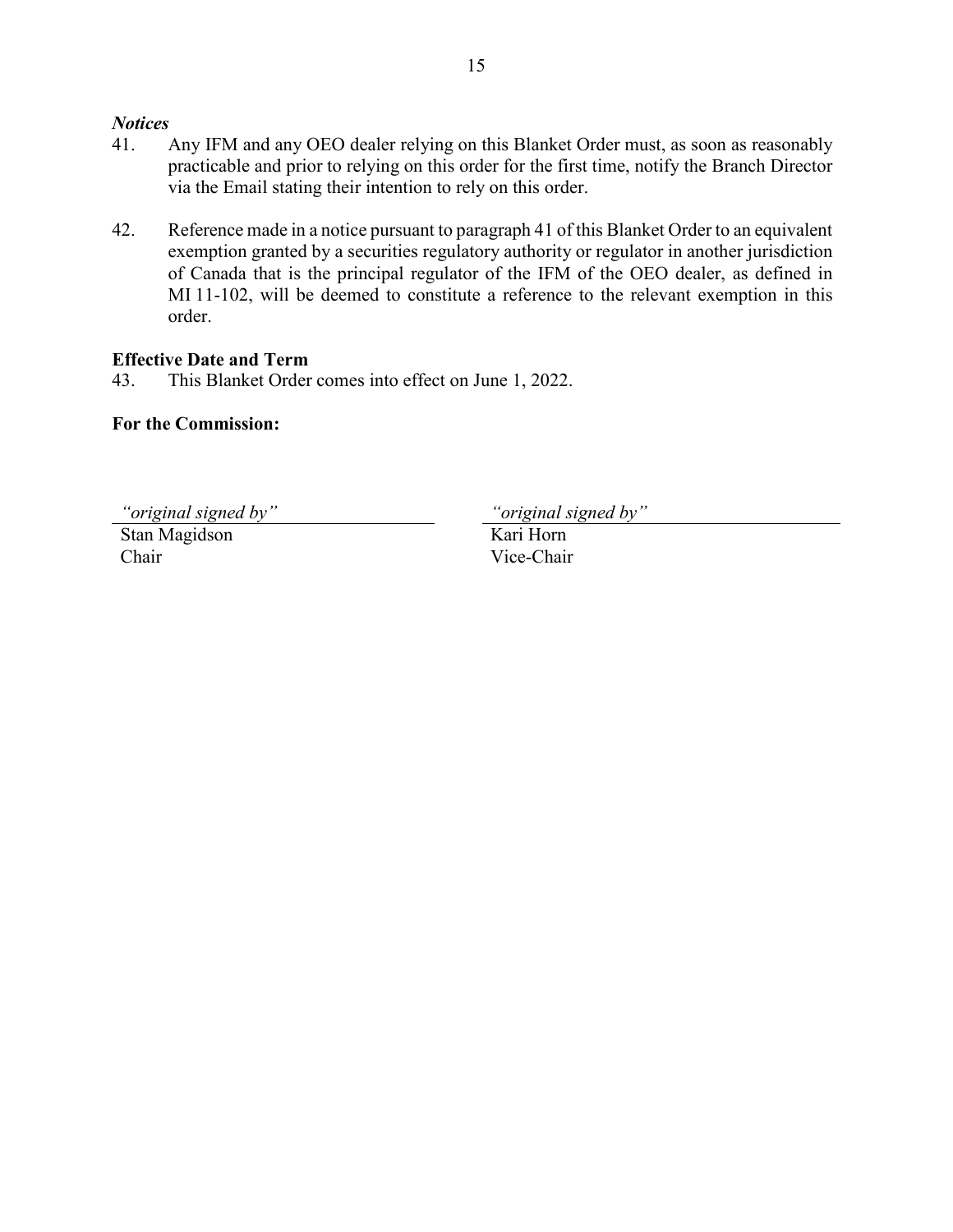# **ANNEX A**

|                              | and                                                                    | <b>Like-to-Like Switches</b><br><b>Like-to-Similar Switches</b> | <b>Dealer Rebates</b>                                                                                    |                                                                                         |                                                   |  |
|------------------------------|------------------------------------------------------------------------|-----------------------------------------------------------------|----------------------------------------------------------------------------------------------------------|-----------------------------------------------------------------------------------------|---------------------------------------------------|--|
| Name of OEO<br><b>Dealer</b> | Number of<br><b>Client Accounts</b><br>with Current<br><b>Holdings</b> | Amount of<br><b>Current</b><br>Holdings<br>(S)                  | Number of<br><b>Client Accounts</b><br>with Current<br><b>Holdings and</b><br>Pending<br><b>Switches</b> | Amount of<br><b>Current</b><br><b>Holdings and</b><br>Pending<br><b>Switches</b><br>(S) | Amount of<br><b>Dealer Rebates</b><br><b>(\$)</b> |  |
|                              |                                                                        |                                                                 |                                                                                                          |                                                                                         |                                                   |  |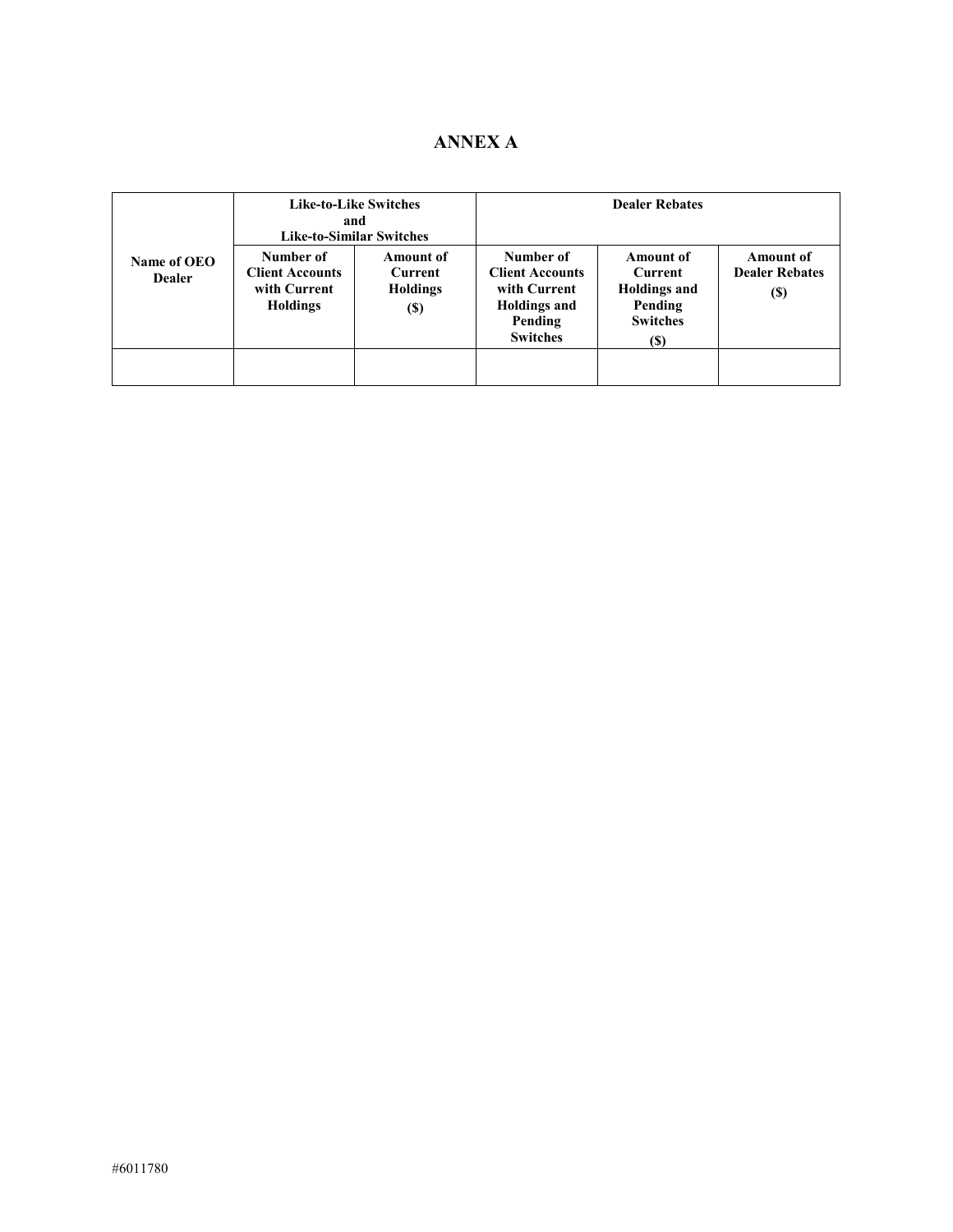# **ANNEX B**

|                          | <b>Like-to-Like Switches</b>                                             |                                                   |                                                                                       | <b>Like-to-Similar Switches</b>                                                 |                                                                                        |                                                | <b>Management Fee Rebates</b>                                                         |                                                                                 |                                                                                                                             |                                                                                        |                                                            |
|--------------------------|--------------------------------------------------------------------------|---------------------------------------------------|---------------------------------------------------------------------------------------|---------------------------------------------------------------------------------|----------------------------------------------------------------------------------------|------------------------------------------------|---------------------------------------------------------------------------------------|---------------------------------------------------------------------------------|-----------------------------------------------------------------------------------------------------------------------------|----------------------------------------------------------------------------------------|------------------------------------------------------------|
| Name<br>of<br><b>IFM</b> | <b>Number</b><br>of<br>Client<br>Accounts<br>with<br>Current<br>Holdings | Amount<br>of<br>Current<br><b>Holdings</b><br>(S) | Number of<br>Client<br><b>Accounts</b><br>with DSC<br>Redemption<br><b>Fee Waived</b> | <b>Amount of</b><br><b>DSC</b><br>Redemption<br><b>Fee Waived</b><br><b>(S)</b> | <b>Number</b><br>of<br><b>Client</b><br><b>Accounts</b><br>with<br>Current<br>Holdings | Amount of<br>Current<br><b>Holdings</b><br>(S) | Number of<br>Client<br><b>Accounts</b><br>with DSC<br>Redemption<br><b>Fee Waived</b> | <b>Amount</b> of<br><b>DSC</b><br>Redemption<br><b>Fee Waived</b><br><b>(S)</b> | Number<br>of<br><b>Client</b><br><b>Accounts</b><br>with<br>Current<br><b>Holdings</b><br>and<br>Pending<br><b>Switches</b> | Amount<br>of<br>Current<br><b>Holdings</b><br>and<br>Pending<br><b>Switches</b><br>(S) | <b>Amount of</b><br>Management<br><b>Fee Rebate</b><br>(S) |
|                          |                                                                          |                                                   |                                                                                       |                                                                                 |                                                                                        |                                                |                                                                                       |                                                                                 |                                                                                                                             |                                                                                        |                                                            |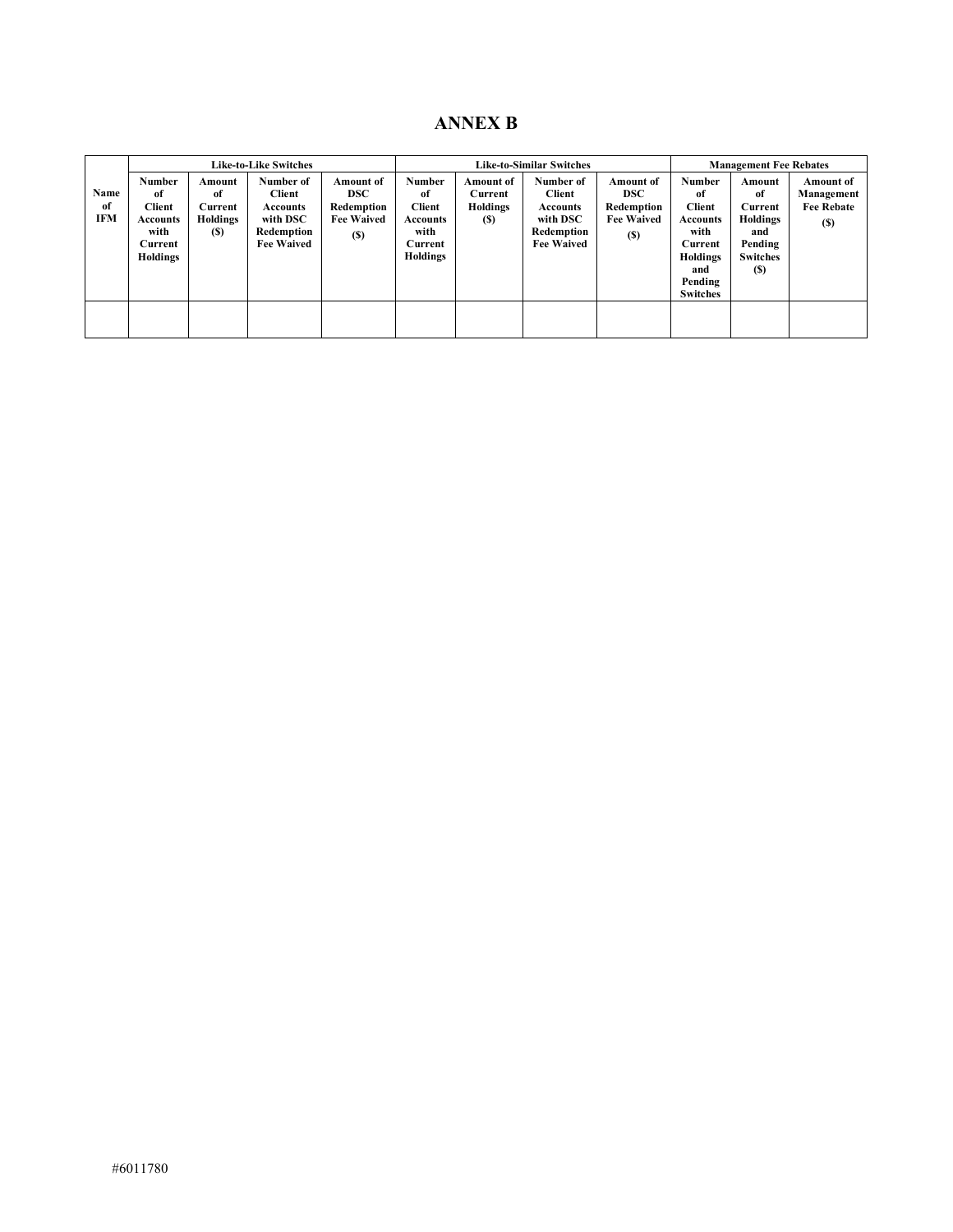# **ANNEX C**

|                           | <b>Dealer Rebates</b>                                               |                                                  |                                        |  |  |  |
|---------------------------|---------------------------------------------------------------------|--------------------------------------------------|----------------------------------------|--|--|--|
| <b>Name of OEO Dealer</b> | Number of<br><b>Client Accounts from</b><br><b>Client Transfers</b> | <b>Amount of</b><br><b>Client Transfers</b><br>D | <b>Amount of Dealer Rebates</b><br>(S) |  |  |  |
|                           |                                                                     |                                                  |                                        |  |  |  |